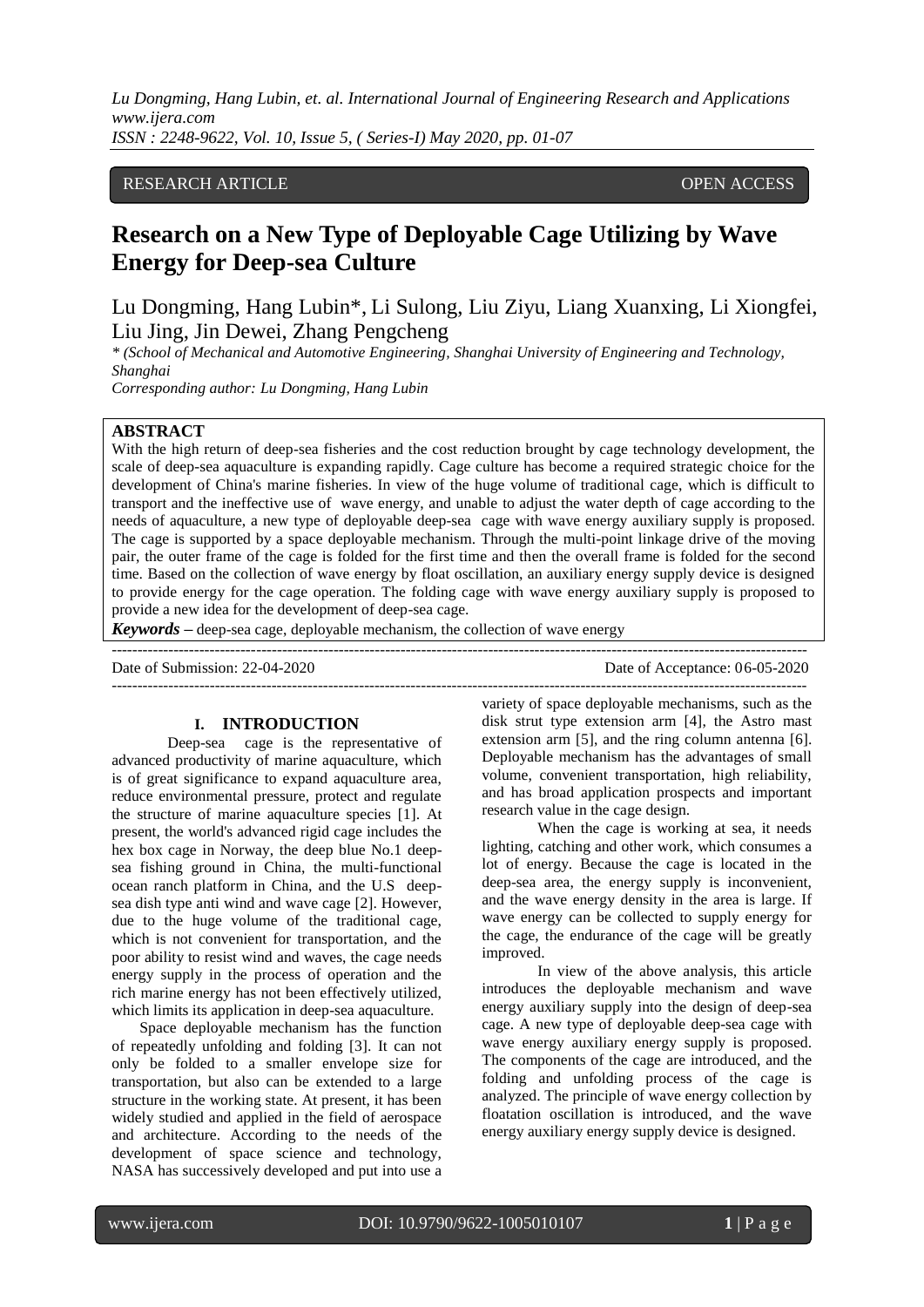# **II. THE OVERALL CONFIGURATION OF THE NEW FOLDING CAGE**

In view of the problems of the existing deep-sea cages that are difficult to adapt to the environment, inherently large size, inconvenient transportation, and low stability, this article proposes a new type of double folding cage. The new double folding cage as shown in Fig.1 includes a cage body, wave energy generating devices, buoyancy devices and anchoring devices.



1-cage framework 2- anchoring device 3- buoyancy device 4-wave energy device 5-net clothing **Fig.1** a new type of deployable cage with wave energy auxiliary supply

# 2.1 Double deployable cage frame

The double folding cage includes inner and outer frames, cage fold able mechanism and net clothes. The cage frame consists of the same frame on the top and bottom, and is also divided into internal and external areas, as shown in Fig.2. (The dotted circle in the Fig.2 is the connection point between the outer frame and the net clothing.) The cage frame is mostly composed of multiple units. A single unit is composed of a sleeve-type long shaft, a short connecting rod and a long connecting rod, As shown in Fig.3. The cage shrinks the entire envelope space of the outer frame to the outer circular long axis through the first folding, and then moves the surrounding long axis rod for the second folding to complete the inner frame contraction by the sliding movement of the central long axis. The schematic diagram of the mechanism is shown in Fig.4.



1-internal framework 2-external framework 3 deployable mechanism

**Fig.2** net cage framework



1-central circular shaft 2-mobile pair 3-rotating pair 4-peripheral circular shaft

#### **Fig.3** unit mechanism

A closed cage is formed by installing a net coat between the cage frames. The whole cage can be divided into internal and external parts, which can be contracted and expanded independently. The wave energy power generation device is installed in the top cage frame, which can store wave energy for lighting, catching and other aspects; the buoyancy device is connected with the top of the external frame to provide buoyancy for the cage; the anchoring device is connected with the bottom of the external frame, and the cage is fixed by the gravity of the anchor body.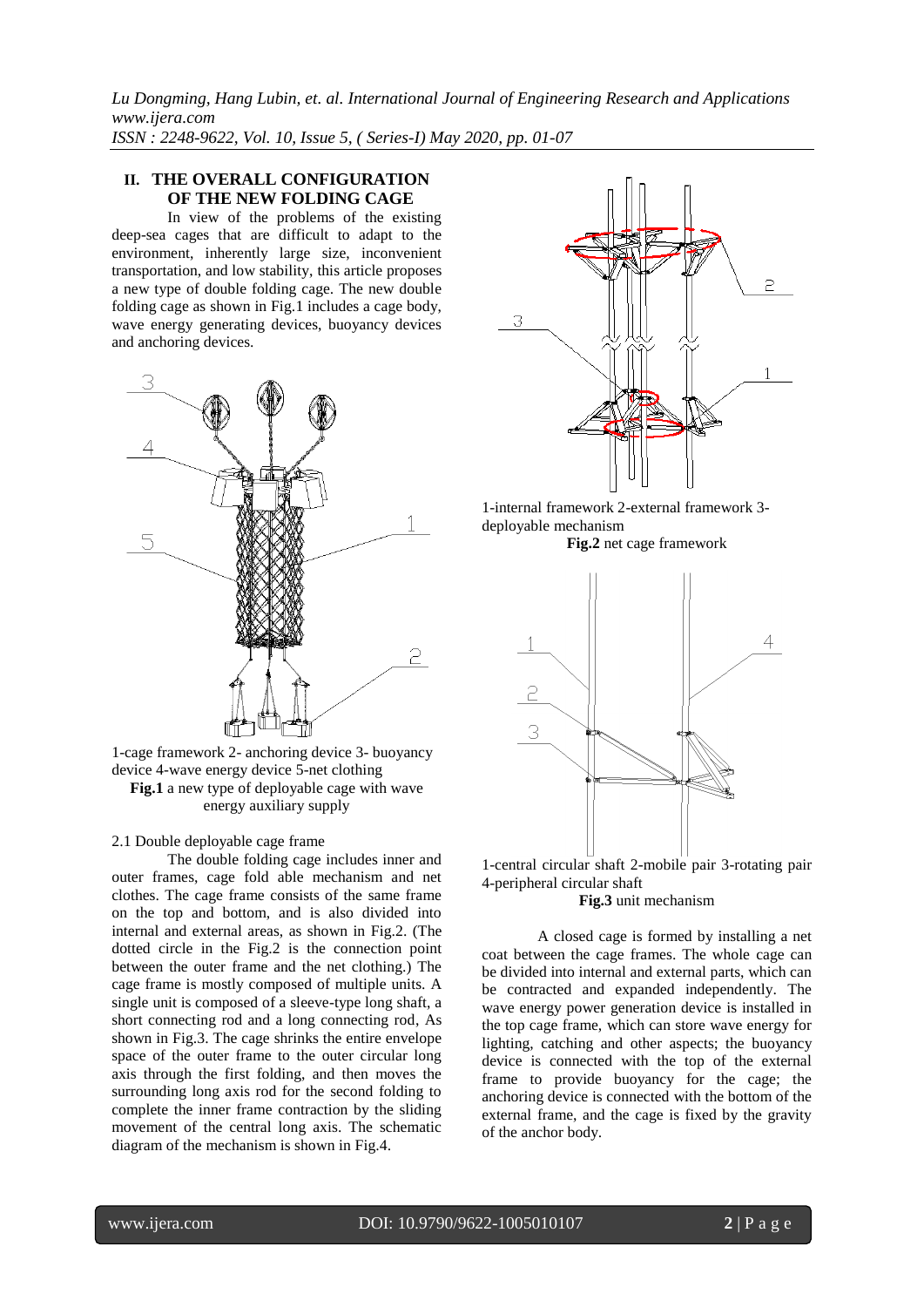

**Fig.4** unit mechanism diagram: (a) mechanism diagram in fully expanded state; (b) mechanism diagram of the first fold; (c) fully closed mechanism diagram

2.2 Analysis of the folding state of the Double deployable cage

The coordinated movement of each part of the secondary folding cage ensures the stable development and retraction of the cage. The key status of the cage from expansion to collapse: full expansion, vertical expansion, primary folding and secondary folding (full fold). The cage frame expands to the plane state in the space, the sleeve type long axis expands up and down, pushes the lower frame to move down, and the cage expands longitudinally. The deployable mechanism of the cage installed in the frame mechanism drives the frame space to fold twice, and the cage is folded completely from the plane state to the parallel bundle state of each connecting rod. Then control the up and down expansion of the sleeve type long shaft to make the lower frame move up to complete the folding, As shown in Fig.5 .



**Fig.5** working state of cage fold: (a) fully expanded state; (b) vertical fold state; (c) first fold state; (d) full fold state

The new double deployable cage has the following characteristics:

(1)The cage structure is simple, light in weight, large in volume and capacity span. The cage frame is a rigid component, which can form a stable cage structure after being expanded. It can not only fold in plane, but also stretch and contract up and down. After being folded, it has a small envelope volume, which is convenient for transportation and catch of fish during the harvest period.

(2)The structural capacity of the double deployable cage is flexible and changeable. It can be folded once or twice according to the amount of fish or the demand of the environmental quantity density, so as to change the capacity and volume of the cage flexibly, which is conducive to the cultivation of fish.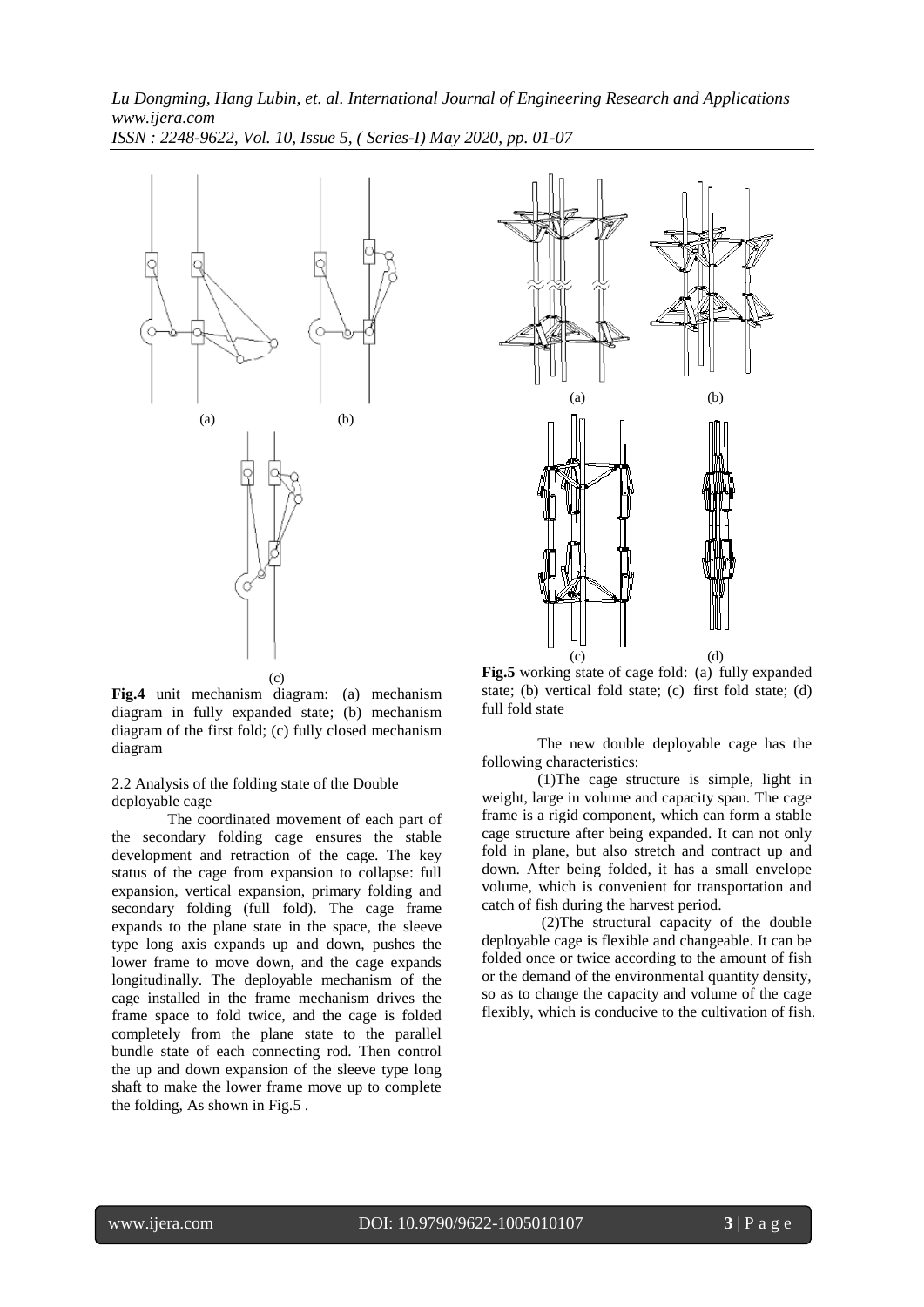*Lu Dongming, Hang Lubin, et. al. International Journal of Engineering Research and Applications www.ijera.com*

*ISSN : 2248-9622, Vol. 10, Issue 5, ( Series-I) May 2020, pp. 01-07*



1-steel chain 2-normal bearing bracket 3-the anchor Fig. 6 anchoring device of deep-sea cage

### 2.3 Anchoring device

The anchoring device adopts ordinary bearing gravity anchor [7]. Compared with the traditional drag anchor or pure gravity anchor, the common load-bearing gravity anchor has the following outstanding advantages:

# (1) High safety factor

Under normal circumstances, under the same load, the normal bearing gravity anchor is relatively stable, the direction of the normal bearing anchor is parallel to the normal direction outside the anchor plate plane, and the performance of the anchor is very similar to that of the normal plate (or block) buried in the soil, which is very suitable for the cable mooring system.

# (2) High bearing capacity

Because of its multi-point bearing capacity and unique normal force characteristics, the bearing capacity is very high. It is preliminarily estimated that the normal bearing gravity anchor can bear 100 times of the gravity, and the ultimate tensile force of the anchor can reach 3.5 times of the installation load, which can safely solve the problem of cage fixation and bearing. The anchorage of deep-sea cage is shown in Fig.6.



1-supporting rob 2-driving rob 3-center vertical columns 4-connecting hinge 5-mobile pair 6-cover



Fig.8 the adjustment process of the buoyancy device: (a) fully expanded state; (b) folding state; (c) full fold state

#### 2.4 Buoyancy device

The buoyancy device adopts the retractable umbrella mechanism. In order to adapt to the deployable cage, the buoyancy design is deployable and detachable. As a pendant, buoyancy can be provided by the hooks and air bags on the cage. The expansion state is shown in Fig.7, and the contraction state is shown in Fig. 8.

In order to realize the expansion of the mechanism, it is necessary to move the sliding pair up and down to the central cylinder. According to this characteristic, this project chooses to use the nut drive to make the sliding pair move. The nut is fixed and the screw is driven by the motor to drive the nut to move.

### 2.5 Net clothing

The whole net suitcase is mainly composed of net cover net clothes, net wall net clothes, net bottom net clothes and net clothes support made of flexible materials. The net clothing is easy to corrode when it is supported by rigid material. Therefore, flexible materials are used. Flexible ABS plastic is a kind of polymer material with large volume and wide application, which has excellent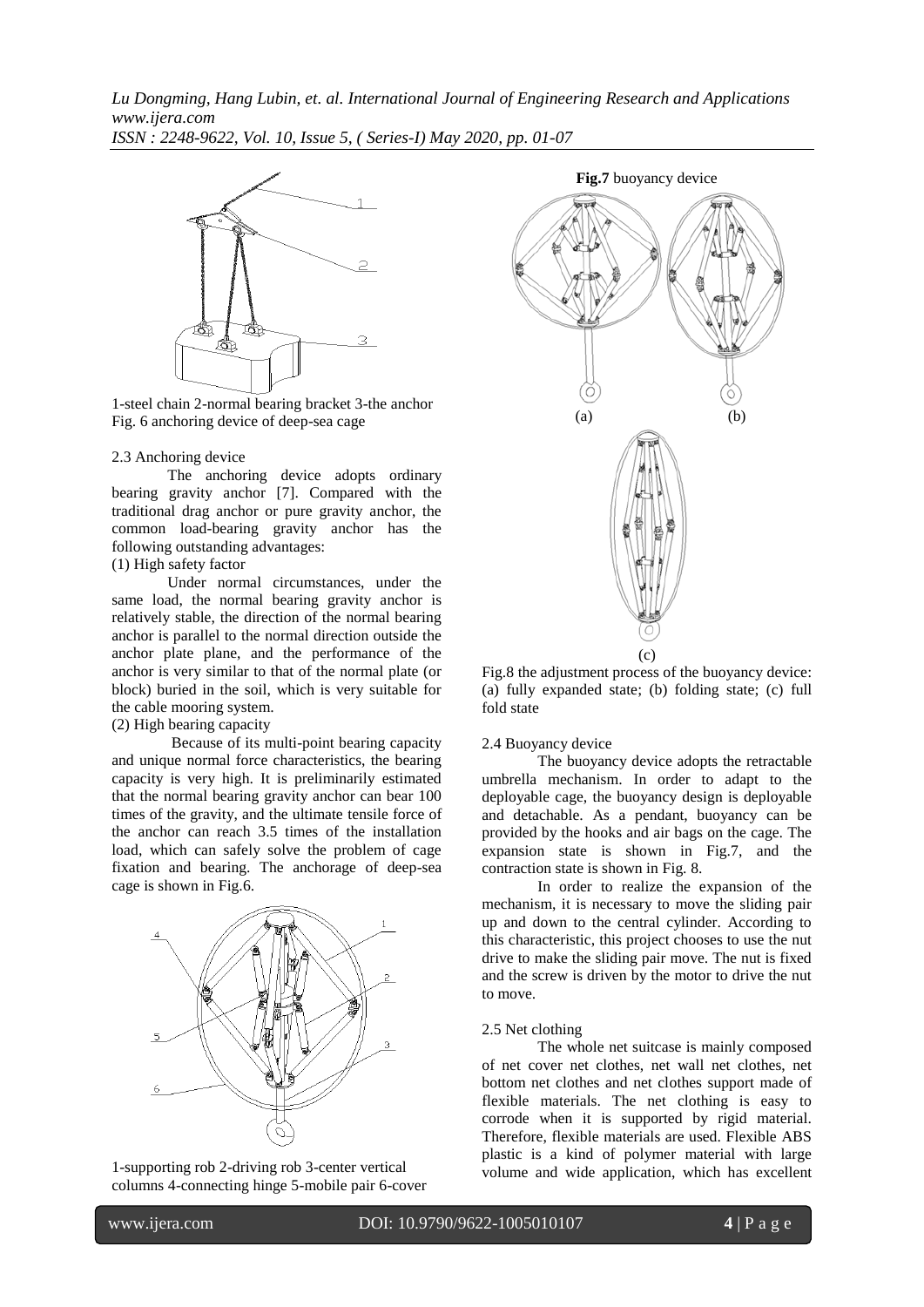mechanical properties such as toughness, hardness and phase balance. Therefore, flexible ABS plastic is used to make mesh. Flexible ABS has excellent mechanical properties, excellent impact strength and can be used at very low temperature. Flexible ABS is not affected by water, inorganic salt, alkali and various acids, as shown in Fig.9.



**Fig.9** net clothing

# **III. DESIGN OF WAVE ENERGY AUXILIARY DEVICE FOR FOLDING CAGE**

3.1 Power generation principle of wave energy auxiliary device

In view of the fact that the ocean is a huge energy treasure house, wave energy has the characteristics of high energy density and wide energy distribution. This paper presents a device that can absorb wave energy in cage culture. The device adopts a floating oscillating float hydraulic energy storage WEC power generation device. The oscillating float hydraulic wave energy device in the device is an energy utilization system integrating wave energy absorption, conversion and power generation. It is composed of multiple floats and multiple piston hydraulic cylinders to fully absorb wave energy within a certain area [8]. The oscillating floater wave power generation device is a system including three-level energy conversion device, in which the first level energy is converted to the oscillating floater system on the platform; the second level energy is converted to the hydraulic system; the third level energy conversion is the power generation system, which is similar to the conventional power generation system [9]. The power generation system is shown in Fig.10.



**Fig.10** schematic diagram of hydraulic energy storing type WEC power system

3.1 Structural design of wave energy device

The wave power generation device designed in this article is divided into upper and lower layers: the upper platform is the main loadbearing layer, with most equipment installed, such as energy storage device, hydraulic motor, generator, unit control system, etc. The working environment of the platform is at sea. In order to prevent the important equipment on the platform from being affected by the strong storm and other external factors, the generator, energy storage device, hydraulic motor and other devices are specially placed on a stable platform. The lower platform is composed of a first-stage energy conversion system with floats and cavities, and a corresponding steel frame structure (mainly used for fixing float devices), as well as float arms and anti-typhoon equipment [10], as shown in Fig.11.

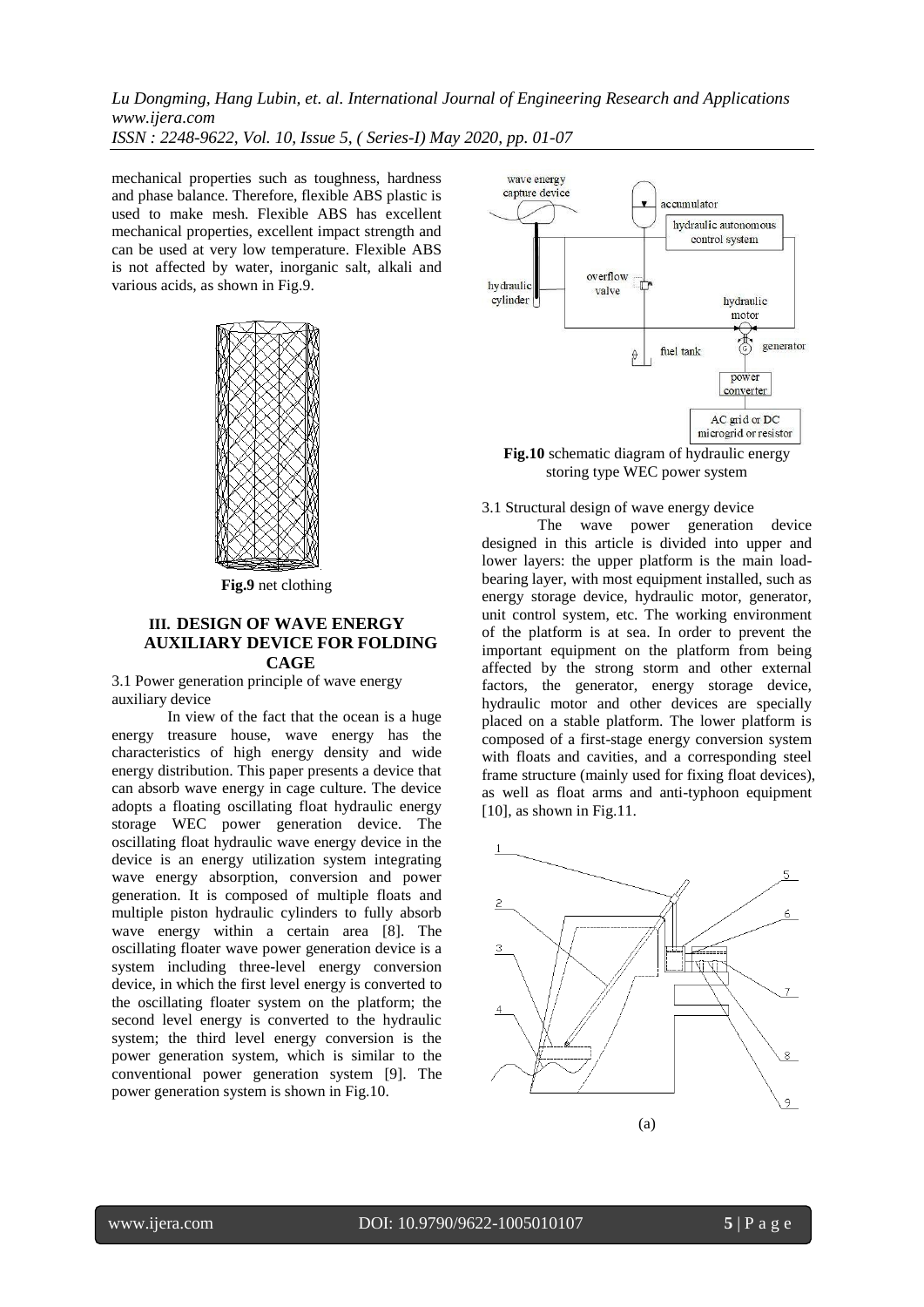*Lu Dongming, Hang Lubin, et. al. International Journal of Engineering Research and Applications www.ijera.com*

*ISSN : 2248-9622, Vol. 10, Issue 5, ( Series-I) May 2020, pp. 01-07*





Fig.11 working state of power generation device: (a) float status diagram at low water level; (b) Float status diagram at high water level

The undulating motion of the sea wave has rich kinetic energy and potential energy, which can transfer the energy to the float floating on the sea surface, and change into the kinetic energy and potential energy of the float undulating up and down. When the power generation device is working, the float is immersed in the sea water and fluctuates up and down with the wave. One end of the float arm is connected with the float, and the other end is connected with the hydraulic cylinder through the piston rod of the hydraulic cylinder. As shown in Fig. 11, the energy absorbed by the float from the wave is transferred to the piston rod of the hydraulic cylinder, and the wave energy is converted into the hydraulic energy, which is stored in the accumulator. Under the action of the wave, the hydraulic cylinder works continuously, and the accumulator pressure rises continuously. When the pressure rises to the upper limit value, the hydraulic autonomous control system starts the hydraulic motor, and the alternator generates electricity. At this time, the hydraulic energy is converted into electrical energy. The accumulator plays the role of storing the hydraulic energy converted from wave energy. After collecting a certain amount of energy, it can generate electricity in a centralized way, that is, to achieve the function of generating electricity by hydraulic energy storage.

3.2 Generation efficiency analysis of wave energy device

Matlab/Simulink is used to establish the power generation system simulation model [11], as shown in Fig.12.



Fig.12 Generation system simulation model

The basic parameters are as follows: the accumulator capacity is 2mL, the starting pressure of the hydraulic motor is 20MPa, the stopping pressure is 9MPa, the flow rate is 60mL/r, the rated speed of the generator is 1500r/min, the output power is 3kW, and the voltage is 48V.Power generation can meet the requirements of lighting and feeding.

# **IV. CONCLUSION**

The concepts of folding mechanism and wave energy absorption are introduced into the cage design, a new folding deep-sea aquaculture cage that can absorb wave energy is put forward, and a spatial fold able mechanism and wave energy absorption device are constructed. The folding process and structure of the cage are analyzed in detail.

Based on the increasingly mature oscillating float hydraulic energy storage WEC power generation device, a wave energy absorption device matching the deployable cage is constructed to effectively utilize clean Marine energy.

The new folding deep-sea aquaculture cage which can absorb wave energy has broadened the field of deep-sea aquaculture cage and has positive practical value.

### **ACKNOWLEDGEMENTS**

The authors would like to acknowledge the financial support of the project funded by Innovation Training for College Students (No. 201910856003).

# **REFERENCES**

[1]. Guo Genxi, Tao Qiyou, Huang Xiaohua, et al. Advances in advanced cage farming equipment technology in deep water, *China Journal of Agricultural science and technology, 13(5),* 2011, 44-49.